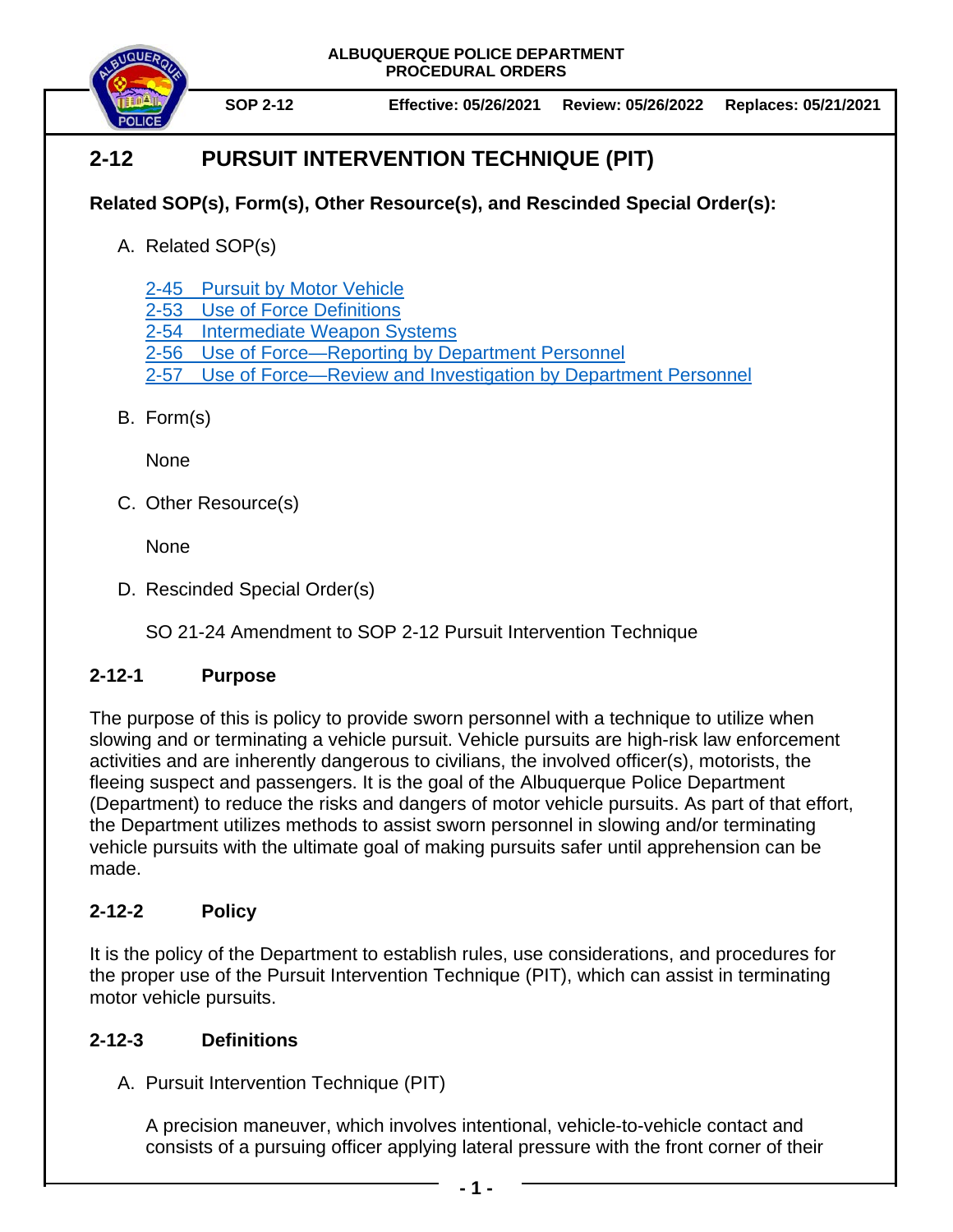| ALBUQUERQUE POLICE DEPARTMENT<br><b>PROCEDURAL ORDERS</b>                                               |                                                                                                                                                                      |                                                                                                                                                                                                                                                                                                                                                     |                                                                                                                                                  |                    |                      |
|---------------------------------------------------------------------------------------------------------|----------------------------------------------------------------------------------------------------------------------------------------------------------------------|-----------------------------------------------------------------------------------------------------------------------------------------------------------------------------------------------------------------------------------------------------------------------------------------------------------------------------------------------------|--------------------------------------------------------------------------------------------------------------------------------------------------|--------------------|----------------------|
|                                                                                                         |                                                                                                                                                                      | <b>SOP 2-12</b>                                                                                                                                                                                                                                                                                                                                     | <b>Effective: 05/26/2021</b>                                                                                                                     | Review: 05/26/2022 | Replaces: 05/21/2021 |
| vehicle to the rear quarter panel of the fleeing suspect's vehicle, resulting in a<br>predictable spin. |                                                                                                                                                                      |                                                                                                                                                                                                                                                                                                                                                     |                                                                                                                                                  |                    |                      |
|                                                                                                         | Department personnel shall refer to SOP Pursuit by Motor Vehicle for pursuit-related<br>terms and definitions.                                                       |                                                                                                                                                                                                                                                                                                                                                     |                                                                                                                                                  |                    |                      |
| $2 - 12 - 4$<br><b>Rules</b><br>5                                                                       |                                                                                                                                                                      |                                                                                                                                                                                                                                                                                                                                                     |                                                                                                                                                  |                    |                      |
|                                                                                                         | A. Only sworn personnel who have successfully completed certification training in the<br>proper use and execution of the PIT are authorized to employ the technique. |                                                                                                                                                                                                                                                                                                                                                     |                                                                                                                                                  |                    |                      |
|                                                                                                         | B. The PIT shall only be utilized during pursuits, consistent with SOP Pursuit by Motor<br>Vehicle.                                                                  |                                                                                                                                                                                                                                                                                                                                                     |                                                                                                                                                  |                    |                      |
| N/A                                                                                                     |                                                                                                                                                                      | C. Supervisory authorization is not required for the PIT, once the pursuit has been<br>authorized by a supervisor.                                                                                                                                                                                                                                  |                                                                                                                                                  |                    |                      |
|                                                                                                         |                                                                                                                                                                      | D. Pursuing units shall allow the PIT certified officer to assume the lead position in the<br>pursuit.                                                                                                                                                                                                                                              |                                                                                                                                                  |                    |                      |
|                                                                                                         |                                                                                                                                                                      | E. Use of the PIT is not considered a vehicle crash.                                                                                                                                                                                                                                                                                                |                                                                                                                                                  |                    |                      |
| <b>Use Considerations</b><br>$2 - 12 - 5$                                                               |                                                                                                                                                                      |                                                                                                                                                                                                                                                                                                                                                     |                                                                                                                                                  |                    |                      |
|                                                                                                         |                                                                                                                                                                      | A. The use of the PIT in an attempt by sworn personnel to stop a fleeing motor vehicle is<br>considered a seizure under the Fourth Amendment and its use shall be objectively<br>reasonable based on the totality of the circumstances.                                                                                                             |                                                                                                                                                  |                    |                      |
|                                                                                                         |                                                                                                                                                                      | B. The PIT is not a front bumper "bumping" or "ramming" maneuver.                                                                                                                                                                                                                                                                                   |                                                                                                                                                  |                    |                      |
|                                                                                                         |                                                                                                                                                                      | 1. Unlike the PIT, bumping or ramming involves intentionally colliding with the fleeing<br>vehicle with considerable force, which significantly increases the risk of injury to the<br>fleeing suspect, the officer, and the public.                                                                                                                |                                                                                                                                                  |                    |                      |
|                                                                                                         |                                                                                                                                                                      | 2. Utilizing a police vehicle to ram, or intentionally collide with another motor vehicle is<br>to both the occupants of the fleeing vehicle and the involved sworn personnel.                                                                                                                                                                      | deadly force because it creates a significant risk of serious physical injury or death                                                           |                    |                      |
|                                                                                                         |                                                                                                                                                                      | justified.                                                                                                                                                                                                                                                                                                                                          | a. Ramming shall only be authorized when the use of deadly force would be                                                                        |                    |                      |
|                                                                                                         |                                                                                                                                                                      |                                                                                                                                                                                                                                                                                                                                                     | b. All other reasonable options for stopping a vehicle should be considered prior to<br>utilizing a ramming technique to stop a fleeing vehicle. |                    |                      |
|                                                                                                         |                                                                                                                                                                      | C. Motor vehicle pursuits are inherently dangerous and attempts by sworn personnel to<br>bring a pursuit to a safe conclusion, including the use of the PIT, carry with them<br>additional risks and dangers. In order to reduce the risks to sworn personnel,<br>motorists, and pedestrians, the following safety precautions shall be considered: |                                                                                                                                                  |                    |                      |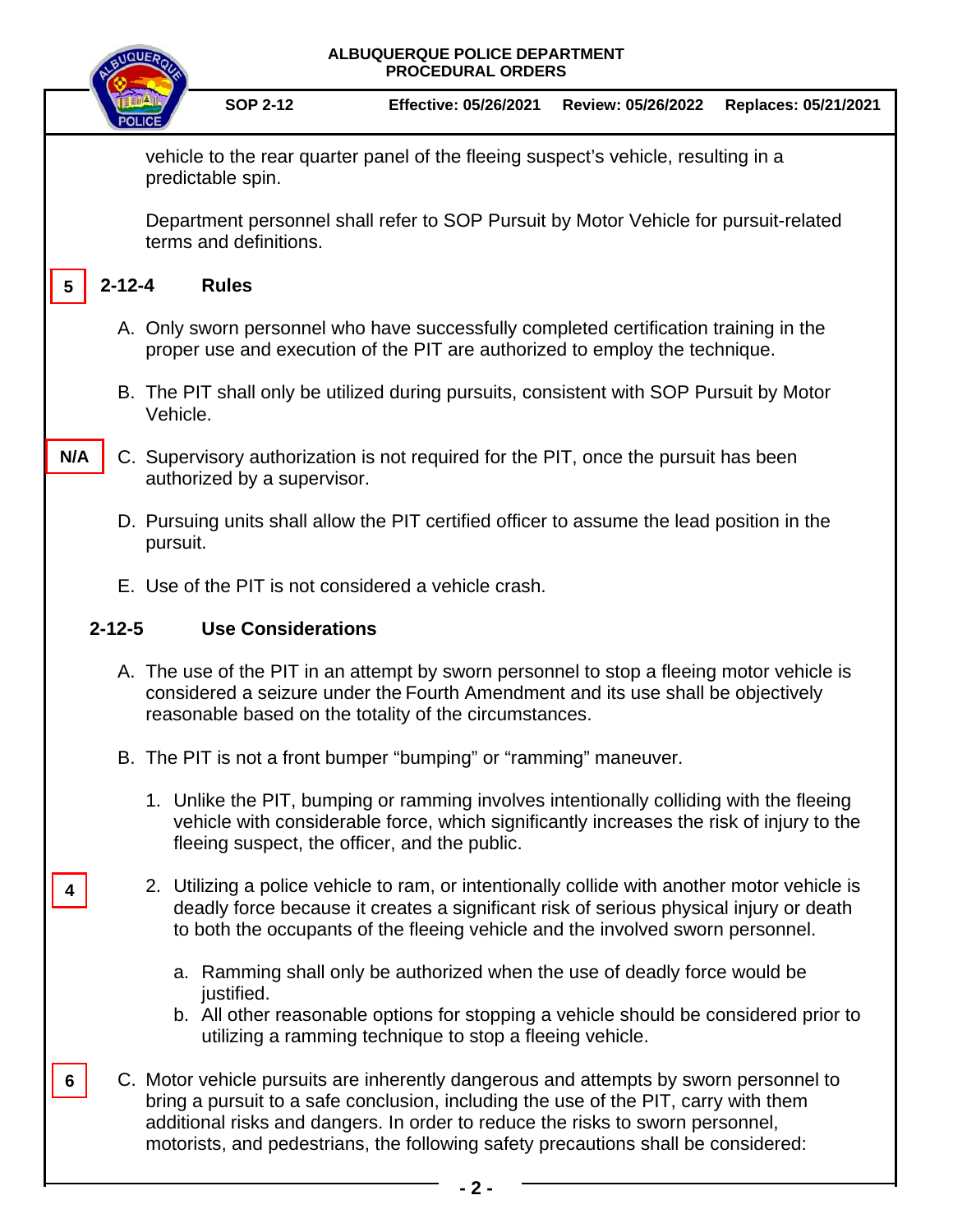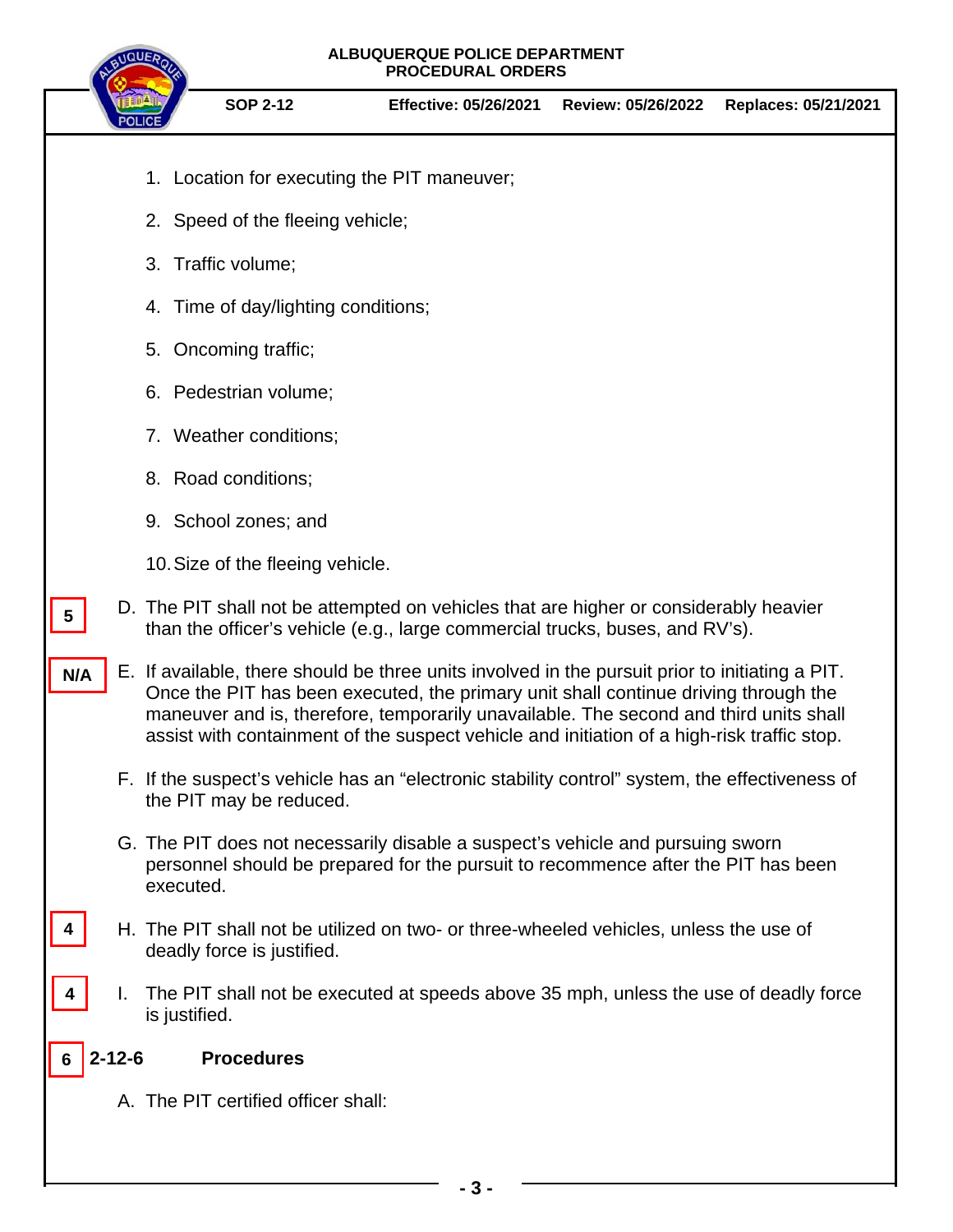

- B. All uses of the PIT maneuver 35 mph or below shall be investigated as a Level 2 use of force (Refer to SOP Use of Force – Review and Investigation by Department Personnel for sanction classifications and additional duties).
	- 1. If the use of the PIT maneuver 35 mph or below results in, or could reasonably result in, serious physical injury, hospitalization, or death, it shall be investigated as